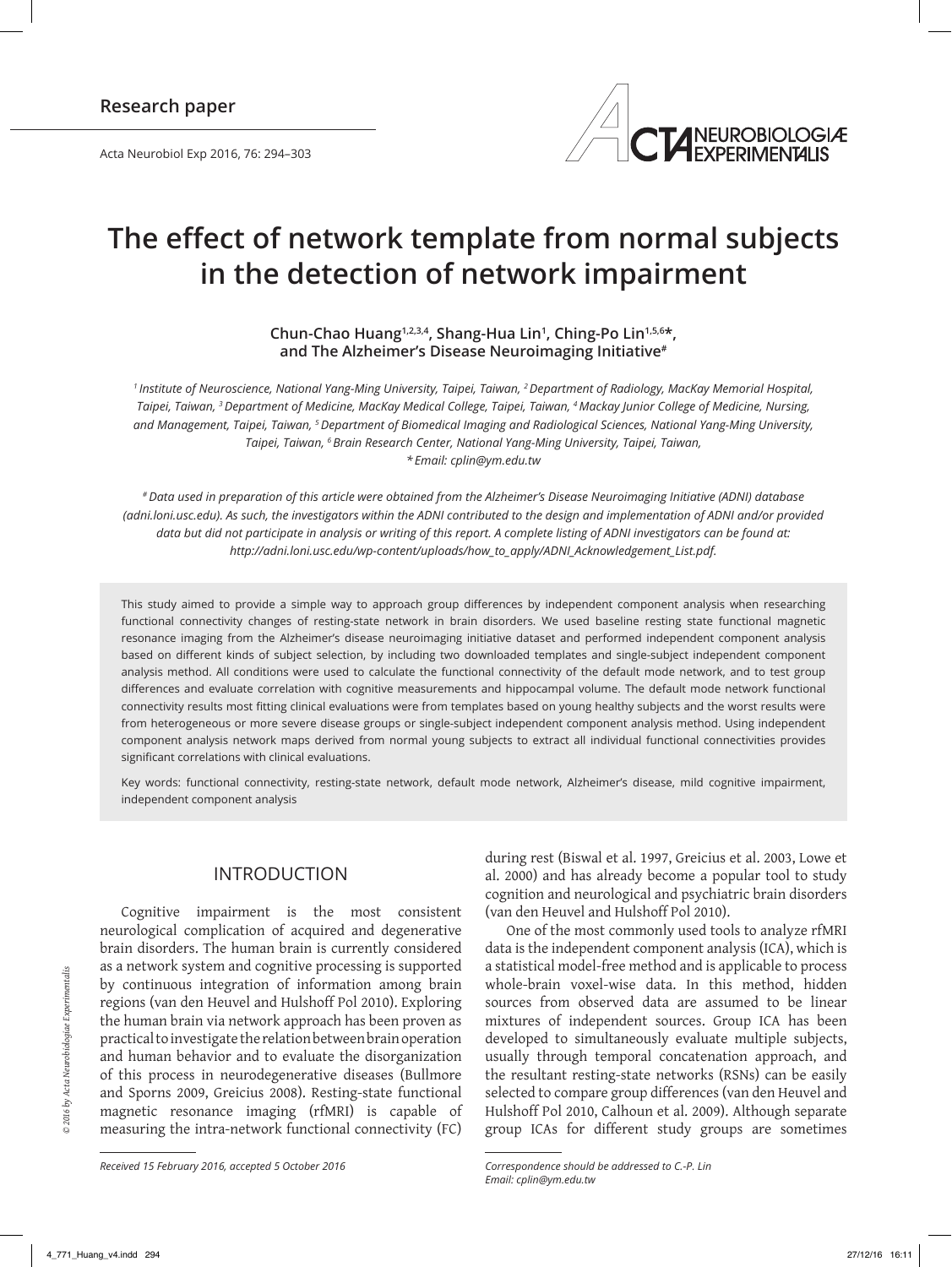performed (Harrison et al. 2008a, 2008b), problems of false-positive group differences may occur (Calhoun et al. 2001, Beckmann et al. 2005). Therefore, in general, all patient and control subjects are included to perform combined group ICA (Calhoun et al. 2009).

RSNs selected from the ICA maps are consistent across healthy subjects (Damoiseaux et al. 2006), but will change in spatial distribution, signal intensity, and internal connection pattern when the brain is diseased (Littow et al. 2015, Hafkemeijer et al. 2012, Wang et al. 2013), suggesting that the patterns of RSNs based on ICA maps resulting from subjects with different characteristics are significantly dissimilar. Nonetheless, these group differences of RSNs might be obscured by performing combined group ICA because the resultant spatial maps are required to be universally present across all subjects in this method, and thereby, the differences across subjects are blurred (Anderson et al. 2011). From the literature review, this problem is mainly handled by clustering single-subject ICA results instead of performing group ICA, such as self-organizing clustering method, bagged clustering method, and group ICA with intrinsic reference, all of which avoid the required assumption of common functional networks across all subjects in group ICA. These methods reflect the individual functional network better and the resultant ICA components are more correlated with individual components than those from traditional group ICA (Anderson et al. 2011, Shi et al. 2015, Esposito et al. 2005). Computing intra‑network FC based on these methods may reflect individual network function, but the resultant RSNs are likely composed of partly different brain regions in different subjects and even more different in diseased subjects because the commonness of ICA components across subjects is not included in these new ICA methods.

Increasing evidence suggests that neurodegenerative diseases affect functional networks rather than specific brain regions (Zhou et al. 2012), but the influence of the diseases could impact distinct regions of the networks differently (Damoiseaux et al. 2012, Li et al. 2013, Wang et al. 2015). Therefore, disease-related FC change of original RSNs will result in new but impaired RSNs, showing different spatial distribution, signal intensity, and internal connection pattern (Littow et al. 2015, Hafkemeijer et al. 2012, Wang et al. 2013). Single‑subject ICA methods for the analysis of FC will not include the regions decreasingly correlated within original networks, but include new regions increasingly correlated with original networks at the individual level, probably due to compensatory reaction (Damoiseaux et al. 2012, Vemuri et al. 2012, Seidler et al. 2010). Therefore, FC from single‑subject ICA methods might not be able to reflect the impaired regions within the original networks and might be affected by new regions outside the original networks. These two conditions will

offset each other, raising the possibility of poor reflection of disease‑related FC change in the networks. Here, we use RSNs derived from relatively normal subjects as the template to calculate FC for both patients and controls. This method may be able to more precisely reflect the disease‑related FC change by including the impaired regions in the original spatial distribution of normal RSNs and excluding the outside compensatory reaction.

Our goal of this study was to provide a simple way to enhance the power of ICA to reflect group differences of RSNs. RSNs are relatively stable across healthy subjects (Damoiseaux et al. 2006), and we think only neuronal activities in the spatial maps of normal original RSNs are more likely to reflect the disease-related change. Therefore, using the ICA maps from only healthy subjects to extract FC of RSNs from both controls and patients might be a reasonable and easy way to reflect FC changes of RSNs in disease states. To test our hypothesis, we applied our method to calculate the FC of the extensively studied the default mode network (DMN) (Mevel et al. 2011) in three diagnostic groups: Alzheimer's disease (AD), mild cognitive impairment (MCI), and healthy aging.

# METHODS

#### **Participants**

Data used in the preparation of this article were obtained from the Alzheimer's Disease Neuroimaging Initiative (ADNI) database (adni.loni.usc.edu). The ADNI was launched in 2003 as a public‑private partnership, led by Principal Investigator Michael W. Weiner, MD. The primary goal of ADNI has been to test whether serial magnetic resonance imaging (MRI), positron emission tomography (PET), other biological markers, and clinical and neuropsychological assessment can be combined to measure the progression of MCI and early AD. Inclusion criteria were subjects with baseline fMRI data and preprocessed volumetric 3‑dimensional magnetization prepared rapid acquisition gradient echo (3D‑MPRAGE) T1‑weighted images. Left-handed subjects were excluded. Based on the baseline diagnosis, all subjects were separated into three groups: NL (normal), MCI (mild cognitive impairment), and AD (dementia). Baseline results of six neuropsychological examinations were collected, including four examinations for general cognitive evaluation: Mini‑Mental State Examination (MMSE), Montreal Cognitive Assessment (MOCA), Clinical Dementia Rating Scale Sum of Boxes (CDR-SB), and modified Alzheimer's Disease Assessment Scale cognitive 13‑item scale (ADAS13), and two scores specific for memory function: Memory domain in Everyday Cognition scales (EcogMemory) and a composite score for memory in ADNI dataset (ADNI\_MEM). Besides, baseline hippocampal volume (HipV) for each subject was also recorded from the ADNI dataset.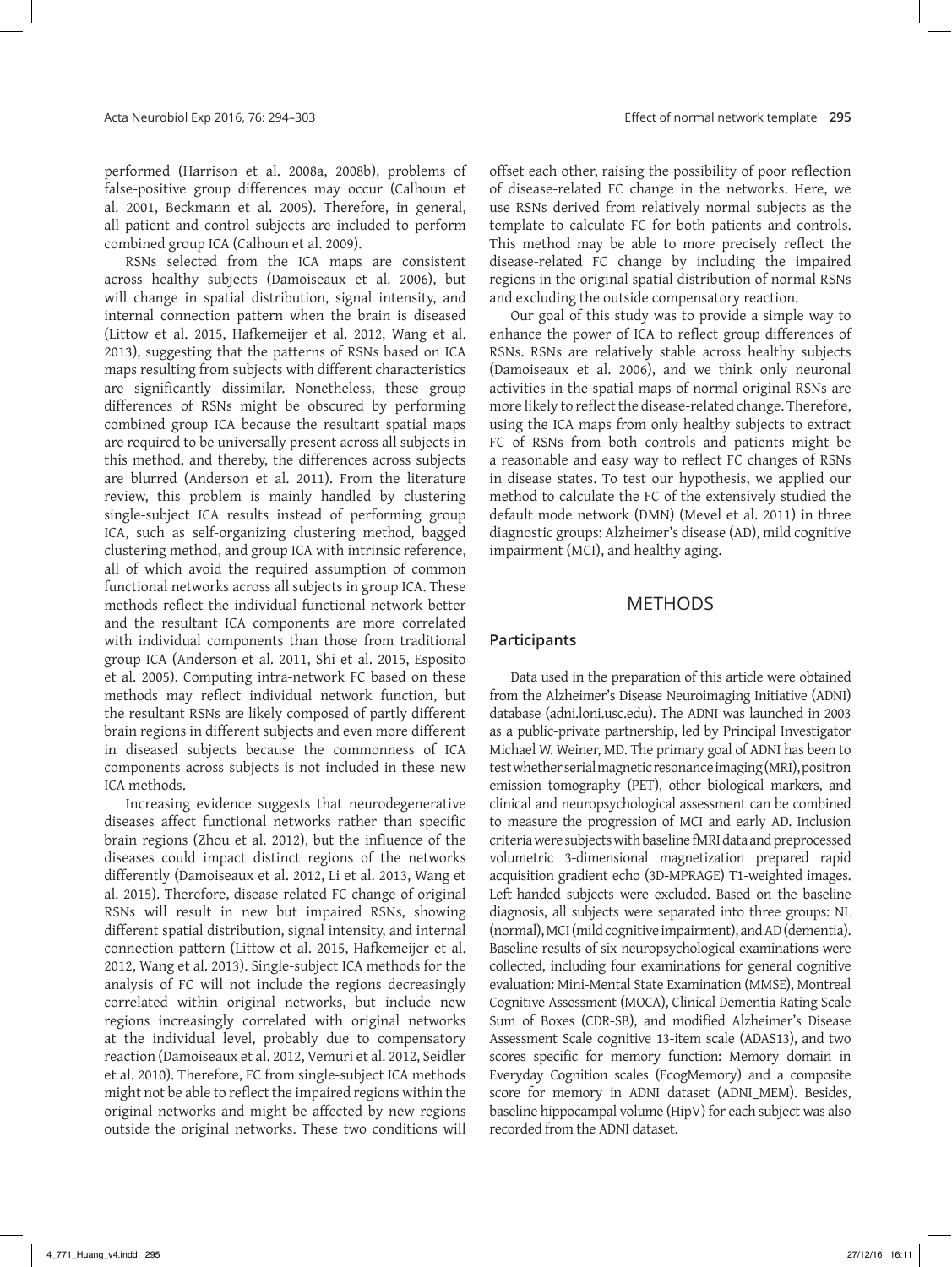#### **MRI acquisition and analysis**

We downloaded raw baseline fMRI data and preprocessed 3D‑MPRAGE T1‑weighted images from the public ADNI website. The MRI scanners used for the included subjects in this study were all Phillips 3T systems, and according to the ADNI website, the preprocessing procedure in Phillips systems was N3 correction.

All rfMRI data were preprocessed using FSL v5.0.8 (Functional Magnetic Resonance Imaging of the Brain Software Library; http://fsl.fmrib.ox.ac.uk/fsl/fslwiki/) (Smith et al. 2004, Woolrich et al. 2009, Jenkinson et al. 2012). The preprocessing steps applied to these datasets included slice timing correction, motion correction, removing non‑brain tissue, smoothing, and high-pass temporal filtering to remove low-frequency drifts. After preprocessing procedure, any participant showing a maximum rotation more than 1.5 degree or displacement more than 1.5 mm in any direction was excluded. Then, the preprocessed time series data were registered into a stereotactic space (MNI152 template; Montreal Neurological Institute (MNI), Montreal QC) (Greve and Fischl 2009, Jenkinson and Smith 2001) and we resampled the MNI‑space time series data into 4‑mm resolution for group ICA analysis to generate intrinsic functional network templates with dimensionality at 20 (Beckmann et al. 2005). We used different subject groups to conduct ICA analysis, including: 1) all subjects, 2) all AD subjects, 3) all MCI subjects, and 4) all NL subjects. For controlling subject number effect and because the AD sample size (27 subjects) was the smallest, we collected two groups with age and gender‑matched MCI and NL subjects to form the 5) MCI\_27 group and 6) NL\_27 group. Another 7) younger normal group (YN) was formed by collecting 22 normal youngest subjects with equal gender number (mean age: 69.1 years, ranging 65.1–73.9 years) from the original NL group. Furthermore, we chose the site with the largest subject number to form 8) a single site population (SS) in order to diminish the effect of heterogeneous data from multi‑site database with 23 subjects, including 10 AD subjects, 9 MCI subjects, and 4 NL subjects. One downloaded ICA template was from 9) BrainMap (BM) activation database, analyzed by Smith and others (2009), which was from a 20‑component analysis of 29671 subjects, derived from more than 7000 different functional maps. The other downloaded ICA template was from Smith's 20‑component analysis result of FMRI data (Smith et al. 2009), composed of 36 healthy young adults (mean age: 28.5 years, ranging 20–35 years; 21 men and 15 women), and this template was considered as the 10) standard template (Smith) for comparison. In addition, we downloaded 11) another group of young and healthy control subjects from a single site of Autism Brain Imaging Data Exchange (ABIDE) project (http:// fcon\_1000.projects.nitrc.org/indi/abide/) (Di Martino et al. 2014) and the group comprised 28 subjects (mean age: 23.5 years, ranging 18–30 years, 22 men and 6 women). This group had the most similar characteristics to Smith's template, but was analyzed by using our own identical ICA procedure in order to exclude the effect of different analytic method. Last, we performed 12) single-subject ICA for each subject (SICA) (Table I).

Table I. The abbreviations and relevant detailed descriptions of the twelve groups in this study

| Group         | Detailed description                                                                                                                                           |
|---------------|----------------------------------------------------------------------------------------------------------------------------------------------------------------|
| ABIDE         | a downloaded group of young and healthy control subjects from a single site of Autism Brain Imaging Data Exchange (ABIDE)<br>project, analyzed by our protocol |
| AD            | all AD subjects enrolled from ADNI dataset                                                                                                                     |
| All           | all subjects enrolled from ADNI dataset                                                                                                                        |
| <b>BM</b>     | a downloaded ICA template from BrainMap (BM) activation database, analyzed by Smith                                                                            |
| MCI           | all MCI subjects enrolled from ADNI dataset                                                                                                                    |
| <b>MCI_27</b> | age and gender-matched subjects with equal subject number to AD group, collected from MCI group                                                                |
| Normal        | all normal subjects enrolled from ADNI dataset                                                                                                                 |
| Normal_27     | age and gender-matched subjects with equal subject number to AD group, collected from Normal group                                                             |
| Smith         | a downloaded ICA template from Smith's 20-component analysis result of FMRI data                                                                               |
| <b>SS</b>     | a single site population with the largest enrolled subject number from the ADNI dataset                                                                        |
| <b>YN</b>     | 22 normal youngest subjects with equal gender number from the original Normal group                                                                            |
| <b>SICA</b>   | results of single-subject ICA for all subjects enrolled from ADNI dataset                                                                                      |

Abbreviations: ABIDE – Autism Brain Imaging Data Exchange, BM – BrainMap, SS – single site population, YN – younger normal, SICA– single subject independent component analysis, ICA – independent component analysis.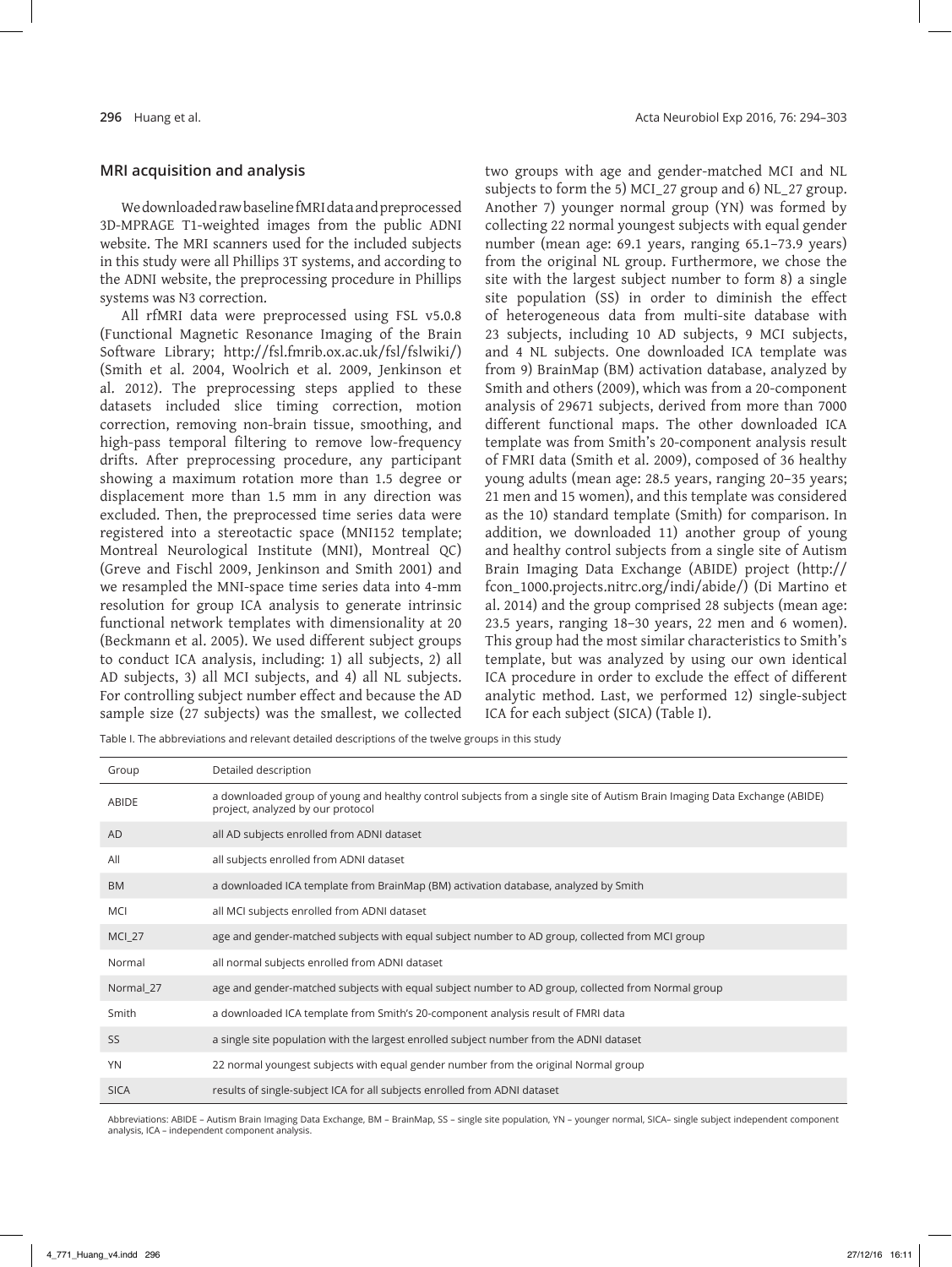Using fslcc utility in FSL to compare with Smith's template, the DMN was then identified visually from the ICA components with higher correlation for further FC analysis. FC was calculated by measuring the internal correlation among the four major portions of the DMN, including 1) the posterior cingulate cortex and precuneus, 2) anterior cingulate cortex and ventral medial prefrontal cortex, 3) right temporoparietal junction, and 4) left temporoparietal junction (Utevsky et al. 2014, Mars et al. 2012). For the DMN in all 11 group ICA results, we used a z value of 3.7 (representing p<0.0001) as a threshold to divide the DMN into several clusters. After the visualization check, 4 clusters fitting in the abovementioned 4 core regions of the DMN were extracted for further FC calculation. Individual FC in the DMN was then evaluated by calculating the correlation among mean time courses of the resultant 4 core clusters in each of these 11 group ICA results. The same method of extracting FC of the DMN was also applied on our single-subject ICA results to measure individual FC of the DMN.

#### **Statistical analysis**

Statistical analysis was performed using Statistical Package for Social Sciences (SPSS) program, version 20

(SPSS Inc. Chicago, IL, USA). After test of homogeneity of variance for age, gender, and years of schooling among the three diagnostic groups, NL, MCI, and AD, the one‑way analysis of variance (ANOVA) with post-hoc test using Scheffe's method to observe group differences in FC of the DMN from all 12 different ICA results. Cohen's effect size with 95% confidence interval for these between‑group comparisons was also calculated. In addition, partial correlation was used to observe the association between FC of the DMN and 1) MMSE, 2) MOCA, 3) CDR‑SB, 4) ADAS13, 5) EcogMemory, 6) ADNI\_MEM, and 7) HipV, after controlling for age, gender, and years of schooling. The threshold for statistical significance was a p value of less than 0.05.

# RESULTS

#### **Subjects**

The initial selection of subjects from the ADNI database, searching for baseline visits with brain fMRI data and preprocessed T1WI images, resulted in 173 subjects. Among them, 28 subjects were excluded for the following reasons: 11 left-handed, 5 failing to transform fMRI data

Table II. The between-group comparison of DMN FC among the three diagnostic groups: NL, MCI, AD

|               | NL vs. MCI (p value)               | NL vs. AD (p value)                | MCI vs. AD (p value)                |
|---------------|------------------------------------|------------------------------------|-------------------------------------|
|               | (Cohen's d effect size, [CI 95%])  | (Cohen's d effect size, [CI 95%])  | (Cohen's d effect size, [CI 95%])   |
| <b>ABIDE</b>  | NL>MCI (p=0.324)                   | $NL > AD (p=0.041)$ *              | MCI>AD (p=0.337)                    |
|               | $(0.29, [-0.08 \text{ to } 0.66])$ | (0.61, [0.11 to 1.09])             | (0.33, [-0.11 to 0.78])             |
| <b>AD</b>     | NL>MCI (p=0.197)                   | NL>AD (p=0.116)                    | MCI>AD (p=0.765)                    |
|               | $(0.36, [-0.02 \text{ to } 0.73])$ | $(0.47, [-0.02 \text{ to } 0.94])$ | $(0.16, [-0.28 \text{ to } 0.60])$  |
| All           | NL>MCI (p=0.203)                   | NL>AD (p=0.080)                    | MCI>AD (p=0.646)                    |
|               | $(0.36, [-0.01]$ to $(0.73]$       | (0.52, [0.03 to 0.99])             | $(0.21, [-0.24 \text{ to } 0.65])$  |
| <b>BM</b>     | NL>MCI (p=0.555)                   | NL>AD (p=0.922)                    | MCI <ad (p="0.893)&lt;/td"></ad>    |
|               | $(0.21, [-0.17 \text{ to } 0.58])$ | $(0.10, [-0.38 \text{ to } 0.57])$ | $(-0.12, [-0.56 \text{ to } 0.32])$ |
| MCI           | NL>MCI (p=0.561)                   | NL>AD (p=0.095)                    | MCI>AD (p=0.352)                    |
|               | $(0.22, [-0.15]$ to $(0.59)$       | (0.49, [0.00 to 0.97])             | (0.33, [-0.12 to 0.77])             |
| <b>MCI_27</b> | NL>MCI (p=0.623)                   | NL>AD (p=0.110)                    | MCI>AD (p=0.348)                    |
|               | $(0.19, [-0.18 \text{ to } 0.56])$ | (0.50, [0.01 to 0.98])             | $(0.33, [0.11 \text{ to } 0.78])$   |
| Normal        | NL>MCI (p=0.071)                   | $NL > AD (p=0.018)*$               | MCI>AD (p=0.520)                    |
|               | (0.47, [0.09 to 0.84])             | (0.66, [0.16 to 1.13])             | (0.25, [-0.19 to 0.69])             |
| Normal 27     | $NL > MCI$ ( $p = 0.116$ )         | $NL > AD (p=0.030)*$               | $MC$ $>AD$ ( $p=0.526$ )            |
|               | (0.42, [0.04 to 0.79])             | $(0.60, [0.11 \text{ to } 1.08])$  | $(0.25, [-0.20 \text{ to } 0.69])$  |
| Smith         | NL>MCI (p=0.289)                   | $NL > AD (p=0.010)*$               | MCI>AD (p=0.141)                    |
|               | $(0.31, [-0.06 \text{ to } 0.68])$ | (0.69, [0.20 to 1.18])             | (0.45, [0.00 to 0.89])              |
| SS            | NL>MCI (p=0.210)                   | NL>AD (p=0.103)                    | $MC$ $>AD$ ( $p=0.714$ )            |
|               | $(0.36, [-0.02 \text{ to } 0.73])$ | $(0.48, [-0.01 \text{ to } 0.96])$ | $(0.19, [-0.26 \text{ to } 0.63])$  |
| <b>YN</b>     | NL>MCI (p=0.052)                   | NL>AD (p=0.013)*                   | MCI>AD (p=0.512)                    |
|               | (0.49, [0.11 to 0.86])             | (0.68, [0.19 to 1.16])             | $(0.26, F - 0.19)$ to 0.70])        |
| <b>SICA</b>   | NL>MCI (p=0.387)                   | NL>AD (p=0.332)                    | MCI>AD (p=0.906)                    |
|               | $(0.28, [-0.09 \text{ to } 0.65])$ | (0.36, [-0.12 to 0.84])            | (0.09, [-0.35 to 0.54])             |

ANOVA with Scheffe's *post-hoc r*esults. No group difference in age, gender, and years of schooling. Abbreviations: DMN – default mode network, FC – functional connectivity,<br>NL – normal, MCI – mild cognitive impairment, AD normal, SICA – single subject independent component analysis, CI – confidence interval; \* p<0.05.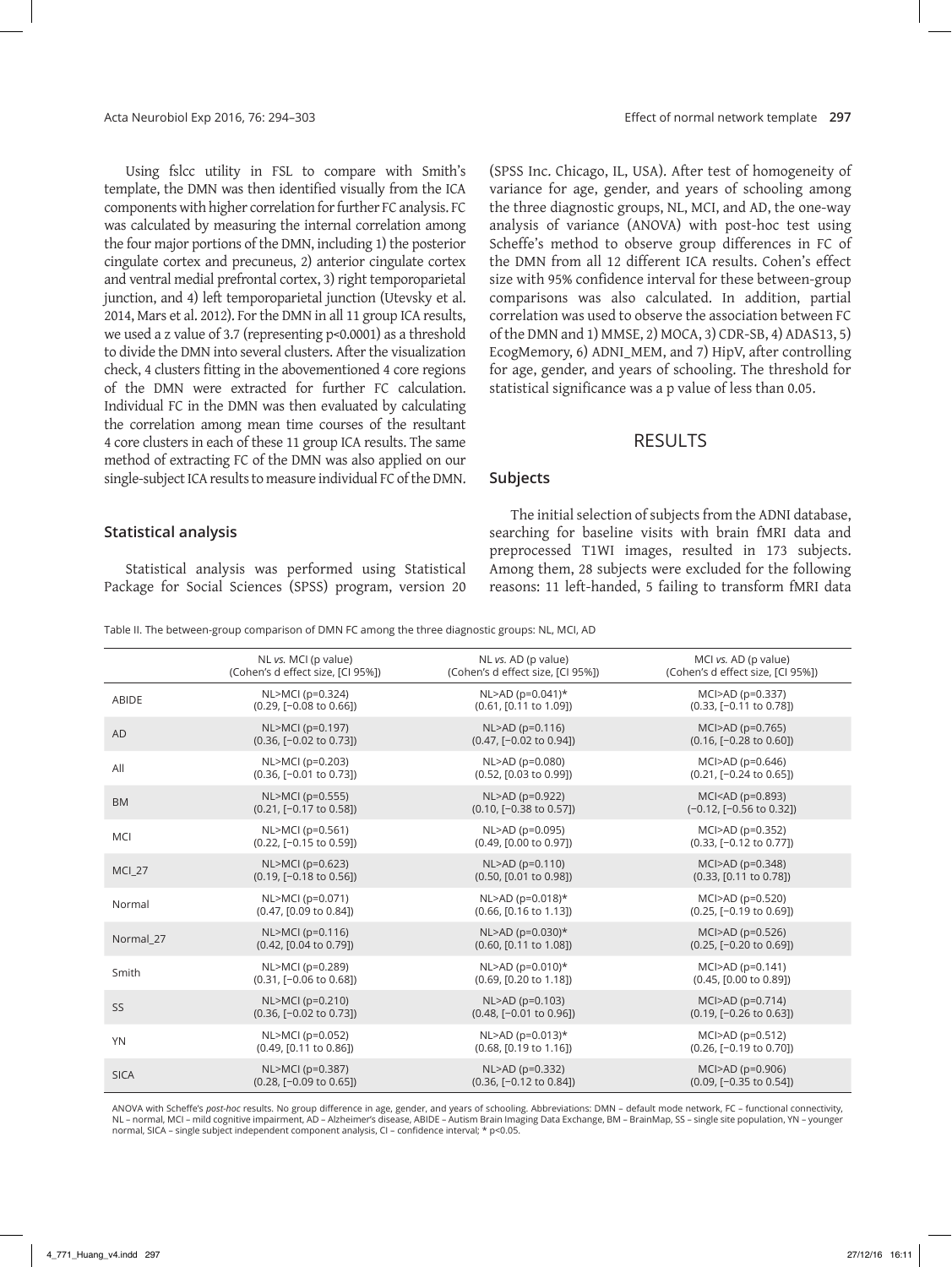to a 4D image, 2 with marked motion artifact, and 10 with imaging distortion. The resultant 145 subjects were divided into three groups based on the baseline diagnosis: NL group: 46 subjects (including 20 men) with mean age 74.04±5.67 years (ranging 65.1–85.6 years) and mean years of schooling 16.78±2.11 years (ranging 12–20 years), MCI group: 72 subjects (including 36 men) with mean age 71.33±7.61 years (ranging 55.5–88.6 years) and mean years of schooling 15.94±2.67 years (ranging 11–20 years), and AD group: 27 subjects (including 14 men) with mean age 72.68±7.44 years (ranging 55.9–86.5 years) and mean years of schooling 15.63±2.69 years (ranging 12–20 years). These three groups did not differ in terms of age, gender, and years of schooling.

Normal\_27 (p=0.030), Smith (p=0.010), and YN (p=0.013). The results of p values and Cohen's d effect sizes for all the between‑group comparisons were listed in Table II. All the effect sizes in the comparison between NL and MCI and between MCI and AD were below 0.50. The effect sizes in the comparison between NL and AD ranged from 0.10 to 0.69 and the top five conditions with at least effect size of 0.60 were compatible with the significant results: ABIDE (d=0.61), Normal (d=0.66), Normal\_27 (d=0.60), Smith  $(d=0.69)$ , and YN  $(d=0.68)$ .

#### **Correlation between FC of DMN and neuropsychological examinations or HipV**

#### **Group differences of FC in DMN**

Among the three diagnostic groups, all 12 templates did not show significant FC differences between NL and MCI groups or between MCI and AD groups. However, significantly higher FC in the NL group than the AD group was found in 5 results: ABIDE (p=0.041), Normal (p=0.018),

In MMSE, there was no significant correlation. In MOCA, a positive correlation was found in ABIDE (r=0.204, p=0.023), AD (r=0.182, p=0.043), All (r=0.206, p=0.022), MCI (r=0.180, p=0.045), Normal (r=0.219, p=0.014), Normal\_27 (r=0.211, p=0.018), Smith (r=0.223, p=0.013), and YN (r=0.233, p=0.009). In CDR‑SB, a negative correlation was noted in ABIDE (r=−0.196, p=0.029), Smith (r=−0.252, p=0.005), and YN (r=−0.195, p=0.030). In ADAS13,

Table III. Partial correlation between the DMN FC and neuropsychiatric evaluations or HipV

| r (p value)   | <b>MMSE</b>  | <b>MOCA</b>      | CDRSB               | ADAS13              | EcogMemory          | ADNI_MEM         | HipV                      |
|---------------|--------------|------------------|---------------------|---------------------|---------------------|------------------|---------------------------|
| ABIDE         | $\mathsf X$  | 0.204<br>(0.023) | $-0.196$<br>(0.029) | $\mathsf X$         | $-0.177$<br>(0.049) | 0.182<br>(0.043) | 0.262<br>(0.003)          |
| AD            | $\mathsf X$  | 0.182<br>(0.043) | $\mathsf X$         | $\mathsf X$         | $\mathsf X$         | $\mathsf X$      | $\mathsf X$               |
| All           | $\mathsf X$  | 0.206<br>(0.022) | $\mathsf X$         | $\mathsf X$         | $\mathsf X$         | $\mathsf X$      | 0.182<br>(0.043)          |
| ${\sf BM}$    | $\mathsf X$  | $\mathsf X$      | $\mathsf X$         | $\mathsf X$         | $\mathsf X$         | $\mathsf X$      | $\mathsf X$               |
| MCI           | $\mathsf X$  | 0.180<br>(0.045) | $\mathsf X$         | $\mathsf X$         | $\mathsf X$         | $\mathsf X$      | $\mathsf X$               |
| <b>MCI_27</b> | $\mathsf X$  | $\mathsf X$      | $\mathsf X$         | $\mathsf X$         | $\mathsf X$         | $\mathsf X$      | $\mathsf X$               |
| Normal        | $\mathsf{X}$ | 0.219<br>(0.014) | $\mathsf X$         | $\mathsf X$         | $\mathsf X$         | $\mathsf X$      | 0.229<br>(0.011)          |
| Normal_27     | $\mathsf X$  | 0.211<br>(0.018) | $\mathsf X$         | $\mathsf X$         | $\mathsf X$         | $\mathsf X$      | 0.216<br>(0.016)          |
| Smith         | $\mathsf X$  | 0.223<br>(0.013) | $-0.252$<br>(0.005) | $-0.180$<br>(0.046) | $-0.203$<br>(0.024) | 0.202<br>(0.024) | 0.301<br>(0.001)          |
| SS            | $\mathsf X$  | $\mathsf X$      | $\mathsf X$         | $\mathsf X$         | $\mathsf X$         | $\mathsf X$      | $\boldsymbol{\mathsf{X}}$ |
| <b>YN</b>     | $\mathsf X$  | 0.233<br>(0.009) | $-0.195$<br>(0.030) | $\mathsf X$         | $\mathsf X$         | 0.178<br>(0.048) | 0.252<br>(0.005)          |
| <b>SICA</b>   | $\mathsf X$  | $\mathsf X$      | $\mathsf X$         | $\mathsf X$         | $\mathsf X$         | X                | $\mathsf X$               |

Partial correlation results controlling age, gender and years of schooling. Abbreviations: DMN – default mode network, FC – functional connectivity, HipV – hippocampal volume, MMSE – mini-mental state examination, MOCA – Montreal cognitive assessment, CDRSB – Clinical Dementia Rating Scale Sum of Boxes, ADAS13 – modified Alzheimer's Disease Assessment Scale cognitive 13-item scale, EcogMemory – Memory domain in Everyday Cognition scales, ADNI\_MEM – a composite score for memory in ADNI dataset, MCI – mild<br>cognitive impairment, AD – Alzheimer's disease, ABIDE – subject independent component analysis.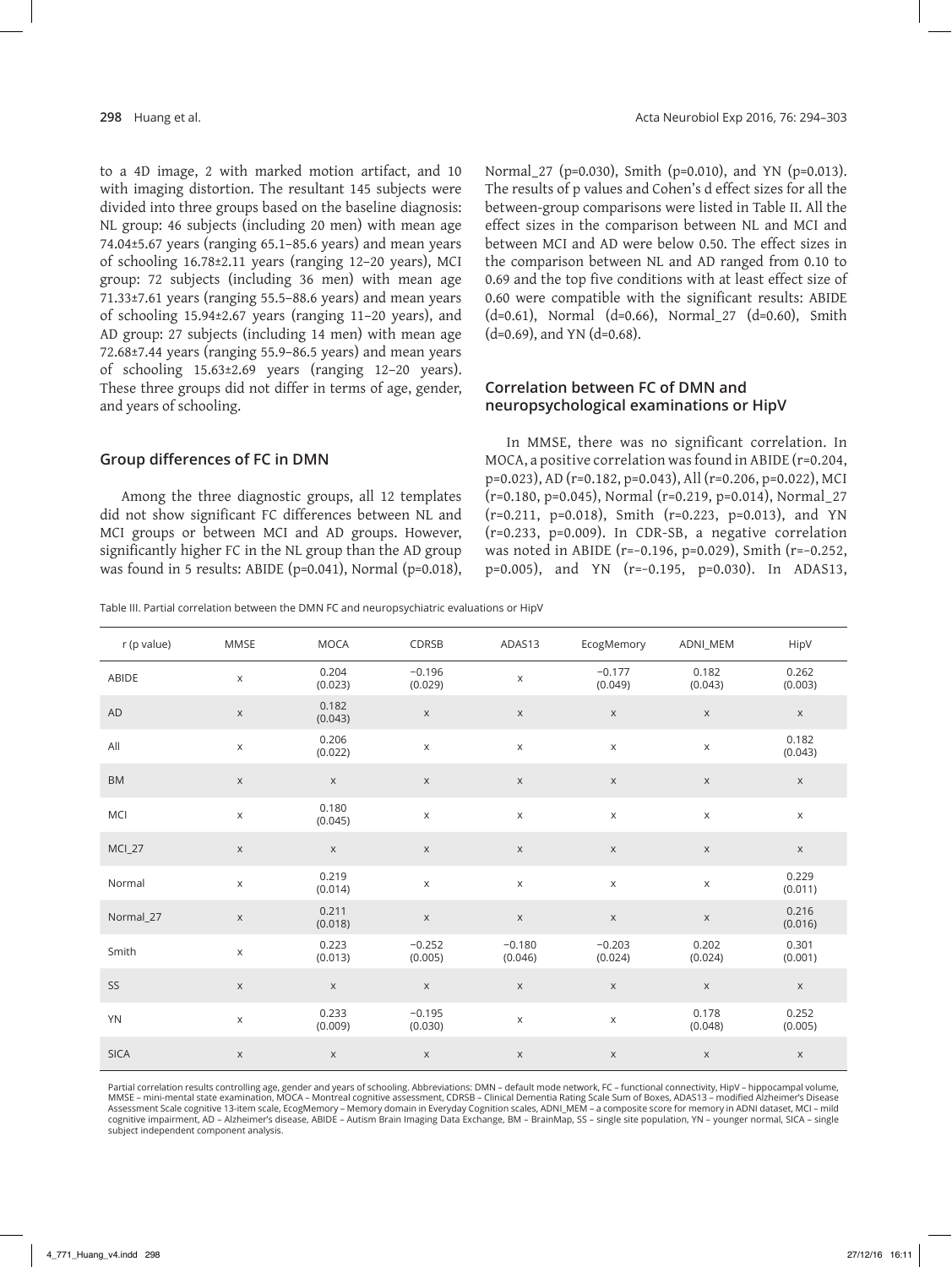a negative correlation was found in Smith (r=−0.180, p=0.046). In EcogMemory, a negative correlation was noted in ABIDE (r=−0.177, p=0.049) and Smith (r=−0.203, p=0.024). In ADNI\_MEM, a positive correlation was found in ABIDE (r=0.182, p=0.043), Smith (r=0.202, p=0.024), and YN (r=0.178, p=0.048). The correlation between HipV and FC of the DMN was also evaluated and six results were found to be positively correlated with HipV, including ABIDE (r=0.262, p=0.003), All (r=0.182, p=0.043), Normal (r=0.229, p=0.011), Normal\_27 (r=0.216, p=0.016), Smith (r=0.301, p=0.001) and YN (r=0.252, p=0.005) (Table III).

MOCA and HipV showed relatively more significant correlations with the twelve ICA results and the scatterplots with fitted regression lines and associated R-squared values in significant correlations were created for these two measurements respectively (Figs 1 and 2). The R-squared values ranged from 0.035 to 0.062 in MOCA and from 0.016 to 0.072 in HipV. Though not shown, the R-squared values in the significant correlations of the rest 5 measurements were in similar ranges.

## **DISCUSSION**

Among the twelve ICA results, significantly higher FC of the DMN in NL than AD with relatively higher effect size was demonstrated only in the ICA results from normal subjects, including young and old normal subject groups, suggesting using ICA templates from normal subjects was better to demonstrate FC difference of the DMN between normal subjects and patients with Alzheimer's disease. In this study, we used seven measurements to evaluate the twelve ICA results. These seven measurements were known to be able to reflect the effect of Alzheimer's disease on patients, including 4 general cognitive measurements, 2 specific



Fig. 1. Scatterplots with fitted regression lines and associated R-squared values in significant correlations between FC of DMN and MOCA.

memory function measurements, and HipV. Among the twelve ICA results, the stronger correlation results were all from the ICA results from young healthy adults. On the contrary, the weaker results were from heterogeneous conditions, diseased groups, and single‑subject ICA method. Therefore, using ICA templates from young healthy subjects to extract FC of DMN was more likely to enhance the correlation between FC change of DMN and clinical measurements.

Among all ICA results, significantly higher FC in NL than AD was demonstrated in the ABIDE, Normal, Normal\_27, Smith, and YN groups. There was no condition showing significant difference between NL and MCI or between MCI and AD. MCI condition is recognized as the transitional zone between normal aging and AD, and although not fulfilling the criteria for AD, MCI subjects have significant cognitive deficits and are of higher risk for AD (Mueller et al. 2005). In the research field of DMN in MCI, insignificant difference of FC between normal and MCI subjects or between MCI and AD subjects has been demonstrated but FC of MCI group is numerically in between those of normal and AD groups (Binnewijzend et al. 2012). The phenomenon of ambiguous but intermediate status of FC in MCI and increased FC in normal than AD groups is compatible with our findings and is considered as a reasonable FC result. This phenomenon might be due to the heterogeneous regional FC changes in the DMN, including both increased and decreased FC, in MCI status (Qi et al. 2010, Cha et al. 2013) and these bidirectional changes will increase the variation of FC of the DMN as a whole. Besides, using Cohen's d effect size to evaluate these between‑group comparisons, the comparisons between NL and MCI and between MCI and AD show a d value below 0.50, suggesting at most small effect in these comparisons (Cohen 1988).



Fig. 2. Scatterplots with fitted regression lines and associated R-squared values in significant correlations between FC of DMN and hippocampal volume.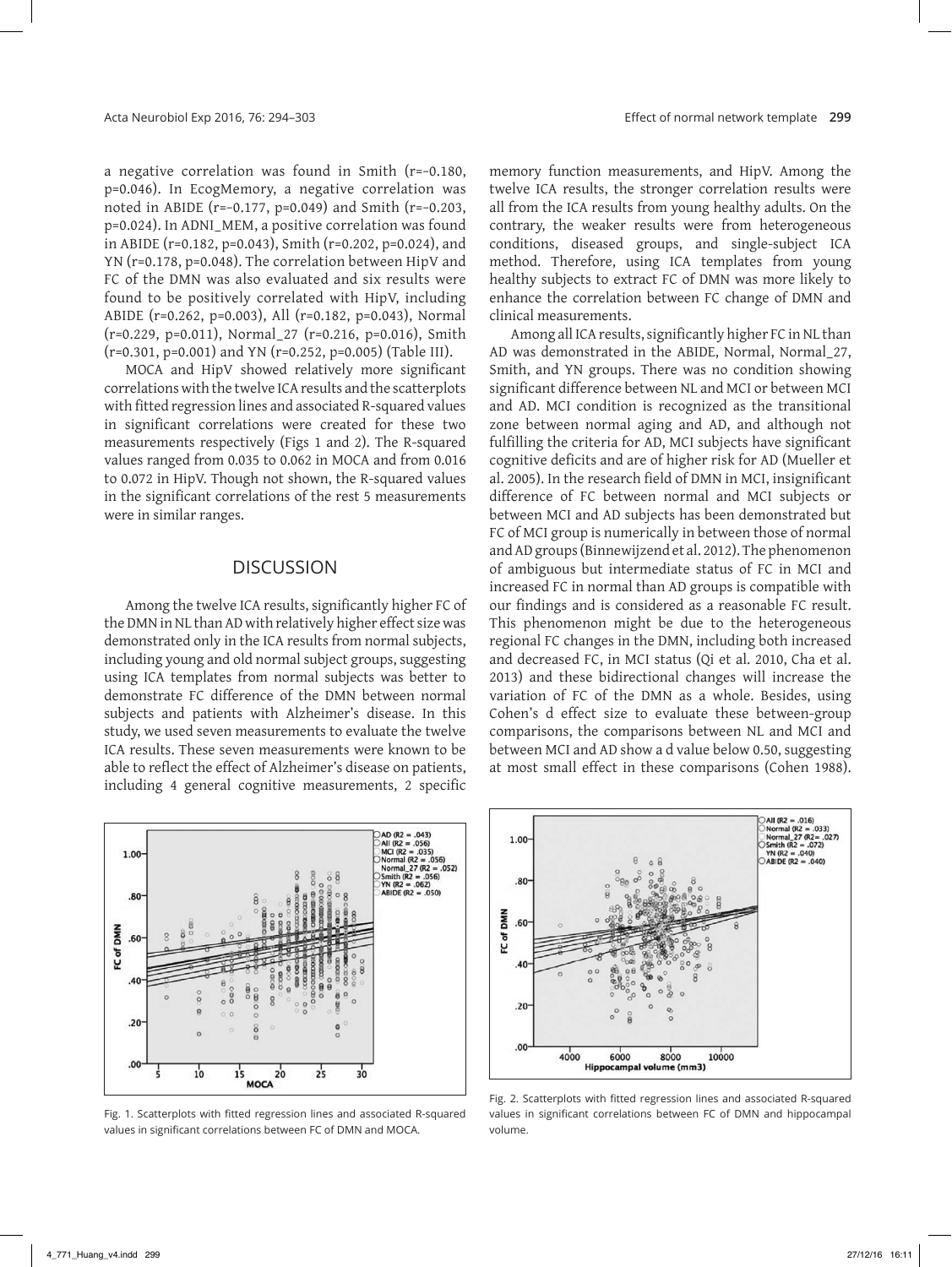Seven comparisons between NL and AD have medium effect, including ABIDE, All, MCI\_27, Normal, Normal\_27, Smith, and YN and of which, the top five comparisons with an effect size of at least 0.60 are using ABIDE, Normal, Normal\_27, Smith, and YN ICA templates, compatible with significant results. Among the three diagnostic groups, better FC results came from only templates based on old or young normal subjects. From this standpoint, FC of the DMN by using ICA results from relatively normal healthy groups are more likely to significantly show reasonable findings, which might be obscured by using ICA results from diseased or heterogeneous condition subjects or single-subject ICA method.

Furthermore, we chose 4 general cognitive measurements, 2 specific memory function measurements, and HipV to evaluate correlations between these measurements, or HipV with FC of the DMN in order to validate the ICA results in the twelve conditions. MMSE is a commonly used reliable test to measure cognitive impairment and a higher score indicate a healthier condition (Pangman et al. 2000). However, in our study, no condition showed any correlation with MMSE scores. Different regional FC correlation of the DMN with MMSE has been noted and is probably lower the significant correlation of average FC in the whole DMN in our study (Cha et al. 2013). MOCA is another validated tool for the detection of cognitive impairment in MCI and early AD and a higher score indicates a healthier condition (Nasreddine et al. 2005). Significantly positive correlations existed between MOCA scores and most DMN FC results, including those from the ABIDE, AD, All, MCI, Normal, Normal\_27, Smith, and YN groups. No correlation was found in results from the BM, MCI\_27, and SS groups. CDR‑SB score is useful to stage the severity of AD and MCI, with a higher score indicating more severe symptoms (O'Bryant et al. 2008). Negative correlation between FC of the DMN and CDR‑SB scores was present in the results from the ABIDE, Smith, and YN groups. ADAS13 is used to evaluate cognitive function including a variety of cognitive domains and a higher score reflects more cognitive impairment (Mohs et al. 1997). Negative correlation between ADAS13 and FC of the DMN was found in the result from Smith group. Except for MMSE, better correlation results were from the Smith template in the other three general neuropsychiatric evaluations, closely followed by the ABIDE and YN groups. The other results merely showed one or no fitting correlation.

Moreover, memory impairment is one of the main symptoms of AD, which also exists in MCI, and is the earliest manifestation of AD (Association 2000, Salmon 2012). Results of two specific memory evaluations were collected from ADNI website, including EcogMemory and ADNI\_MEM, which is a composite score for memory function from the ADNI neuropsychological battery using modern psychometric methods. EcogMemory is one of the six domain‑specific factors included in the measurement of Everyday Cognition (Ecog) and is a useful tool to evaluate everyday memory function in the elderly. A higher EcogMemory score is suggestive of worse daily function (Farias et al. 2008). There were two conditions showing negative correlations with the EcogMemory score, including ABIDE and Smith. ADNI\_MEM has been tested for the power to predict progression from MCI to AD and shows equal or better results as compared with many other scores, such as longitudinal Rey Auditory Verbal Learning Test, AD Assessment Schedule – Cognition, MMSE, and CDR‑SB. In addition, ADNI\_MEM is suggested for analyzing the strength of associations between imaging and memory and a higher score represents better memory performance (Crane et al. 2012). In this study, only the ABIDE, Smith and YN conditions showed positive correlations with ADNI\_MEM. For these two memory specific measurements, only the ICA results from the ABIDE group and Smith's template show good correlation, followed by the YN group. Furthermore, smaller HipV in patients with AD and MCI as compared with healthy controls has been validated in many studies (den Heijer et al. 2010). Therefore, we also used HipV to evaluate the quality of ICA results in the eleven conditions. There were 6 conditions showing positive correlations between FC of the DMN and HipV, including ABIDE, All, Normal, Normal\_27, Smith, and YN. Considering all six clinical evaluation scores and HipV, the best two ICA results fitting 5 to 6 kinds of measurements were the Smith template and the ABIDE group, followed by the YN group, which fitted 4 kinds of measurements. Three groups, All, Normal, and Normal\_27 groups, fitted 2 measurements. The AD and MCI groups only fitted one measurement and the BM, MCI\_27, SS, and SICA results fitted no measurement. Thus, the best results came from the Smith's and ABIDE group templates, both derived from young and healthy adults, while the worst results come from the heterogeneous condition, diseased groups, and single‑subject ICA method. The SS group was purely from a single site but showed one of the worst results, suggesting that single site data do not have the strength to properly reflect clinical measurements and the unsatisfactory result might be primarily due to the heterogeneous condition of this single site population. The correlation result from single‑subject ICA also showed one of the worst results. This phenomenon might be partly due to the different spatial distribution of the individual DMN, which is likely affected by diseases, and to the change in the spatial distribution results from the decreased and increased regional FC of the whole brain to the original healthy DMN, which might mutually offset. Therefore, though the single‑subject ICA method is better to reflect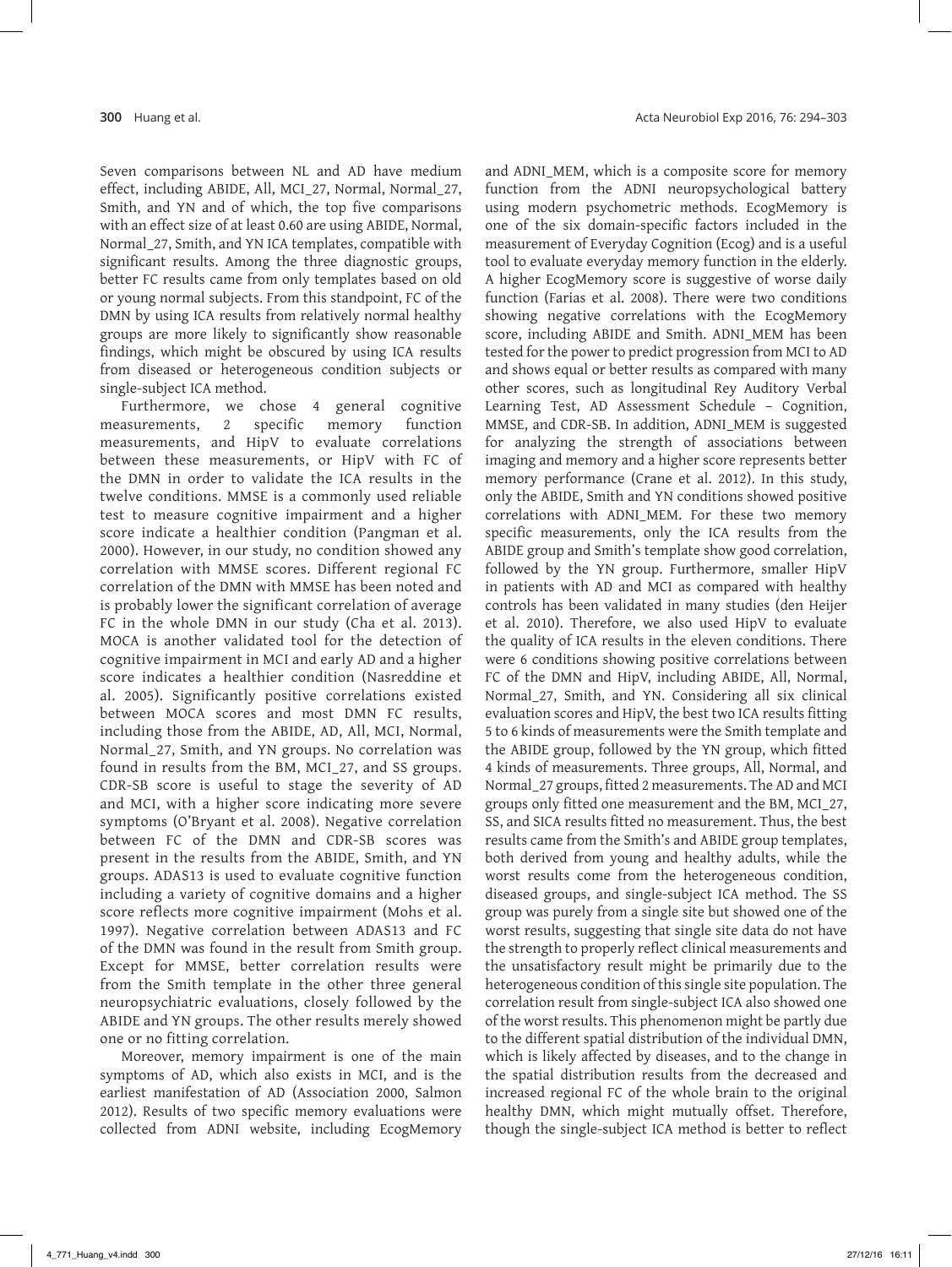current individual FC of the DMN (Anderson et al. 2011, Shi et al. 2015, Esposito et al. 2005), this method might not be able to detect the influence of impaired regions of DMN and to diminish the effect of compensatory regions on the DMN (Damoiseaux et al. 2012, Vemuri et al. 2012, Seidler et al. 2010). Instead, our method, using a DMN template from young and normal subjects to extract FC of the DMN for all subjects, is likely to solve this problem and truly demonstrate a much better clinical correlation than the single‑subject ICA method. In addition, the overall correlation results from the Normal and Normal\_27 groups were slightly worse than the results from the ABIDE, Smith, and YN groups, among which, the YN group was worse than the ABIDE group and Smith template. The possible explanation is that although the subjects in the NL group from the ADNI dataset have relatively preserved cognitive function, they are aging and the aging process can alter RSNs even though less severely than diseased conditions (Huang et al. 2015, Onoda et al. 2012, Geerligs et al. 2015, Agosta et al. 2012, Campbell et al. 2015). Therefore, the DMN is still impaired in elder normal subjects, causing relatively poor correlation results.

There are several limitations in this study. One is that we performed ICA for subjects from the ADNI dataset and ABIDE project subjects and downloaded the templates from BM and Smith's studies. Therefore, those downloaded templates might be based on ICA using different parameter settings from ours, even though all are analyzed at the same dimensionality of 20. In addition, fMRI data from the ADNI, ABIDE, BM, and FMRI could be with different scan protocols, which might affect the imaging quality and imaging results. The solution to these limitations is to use the same group ICA setting to analyze subjects from single MRI scanner with identical scan protocols, with subjects who are young healthy adults, normal elderly, and diseased participants. All the resultant ICA templates from different groups can be applied on identical subject groups with clinical cognitive evaluations to test which result has better power to reflect clinical conditions. Furthermore, the R‑squared values in the linear regression analysis of significant correlations between FC of DMN and the seven measurements are quite low, suggesting marked variability of the data, but this phenomenon is not uncommon in studying human behavior.

### CONCLUSION

By using group differences among three diagnostic groups and using correlation evaluation with 4 global cognitive measurements, 2 memory specific measurements, and HipV, the best results fitting clinical evaluations were the FC results of the DMN template derived from young healthy subjects. Results from relatively young normal elders intermediately fit the clinical evaluations and the worst results were from heterogeneous or more severe disease groups and single‑subject ICA method. The overall findings suggest that the diseased condition or even aging process will alter the DMN and some significant correlations with clinical evaluations might be obscured by using the DMN derived from ICA results with source subjects who are diseased or aging, as compared with the ICA results from young and healthy adults. The single‑subject ICA method is able to reflect individual DMN condition but is of low power to reflect disease influence on the DMN. Accordingly, testing a new imaging analysis method, such as using different ICA maps, on a well-evaluated subject group might also be helpful in order to reduce the possibility of false negative or false positive results.

# ACKNOWLEDGMENTS

MOST 104‑2633‑B‑400‑001, MOST 104‑2218‑E‑010‑007‑ ‑MY3, MOST 104‑2221‑E‑010‑013, National Health Research Institutes (NHRI-EX-10310EI) and Academia Sinica (AS-104-‑TP‑B10) of Taiwan.

Data collection and sharing for this project was funded by the Alzheimer's Disease Neuroimaging Initiative (ADNI) (National Institutes of Health Grant U01 AG024904) and DOD ADNI (Department of Defense award number W81XWH-12-2-0012). ADNI is funded by the National Institute on Aging, the National Institute of Biomedical Imaging and Bioengineering, and through generous contributions from the following: AbbVie, Alzheimer's Association; Alzheimer's Drug Discovery Foundation; Araclon Biotech; BioClinica, Inc.; Biogen; Bristol‑Myers Squibb Company; CereSpir, Inc.; Eisai Inc.; Elan Pharmaceuticals, Inc.; Eli Lilly and Company; EuroImmun; F. Hoffmann-La Roche Ltd and its affiliated company Genentech, Inc.; Fujirebio; GE Healthcare; IXICO Ltd.; Janssen Alzheimer Immunotherapy Research & Development, LLC.; Johnson & Johnson Pharmaceutical Research & Development LLC.; Lumosity; Lundbeck; Merck & Co., Inc.; Meso Scale Diagnostics, LLC.; NeuroRx Research; Neurotrack Technologies; Novartis Pharmaceuticals Corporation; Pfizer Inc.; Piramal Imaging; Servier; Takeda Pharmaceutical Company; and Transition Therapeutics. The Canadian Institutes of Health Research is providing funds to support ADNI clinical sites in Canada. Private sector contributions are facilitated by the Foundation for the National Institutes of Health (www.fnih.org). The grantee organization is the Northern California Institute for Research and Education, and the study is coordinated by the Alzheimer's Disease Cooperative Study at the University of California, San Diego. ADNI data are disseminated by the Laboratory for Neuro Imaging at the University of Southern California.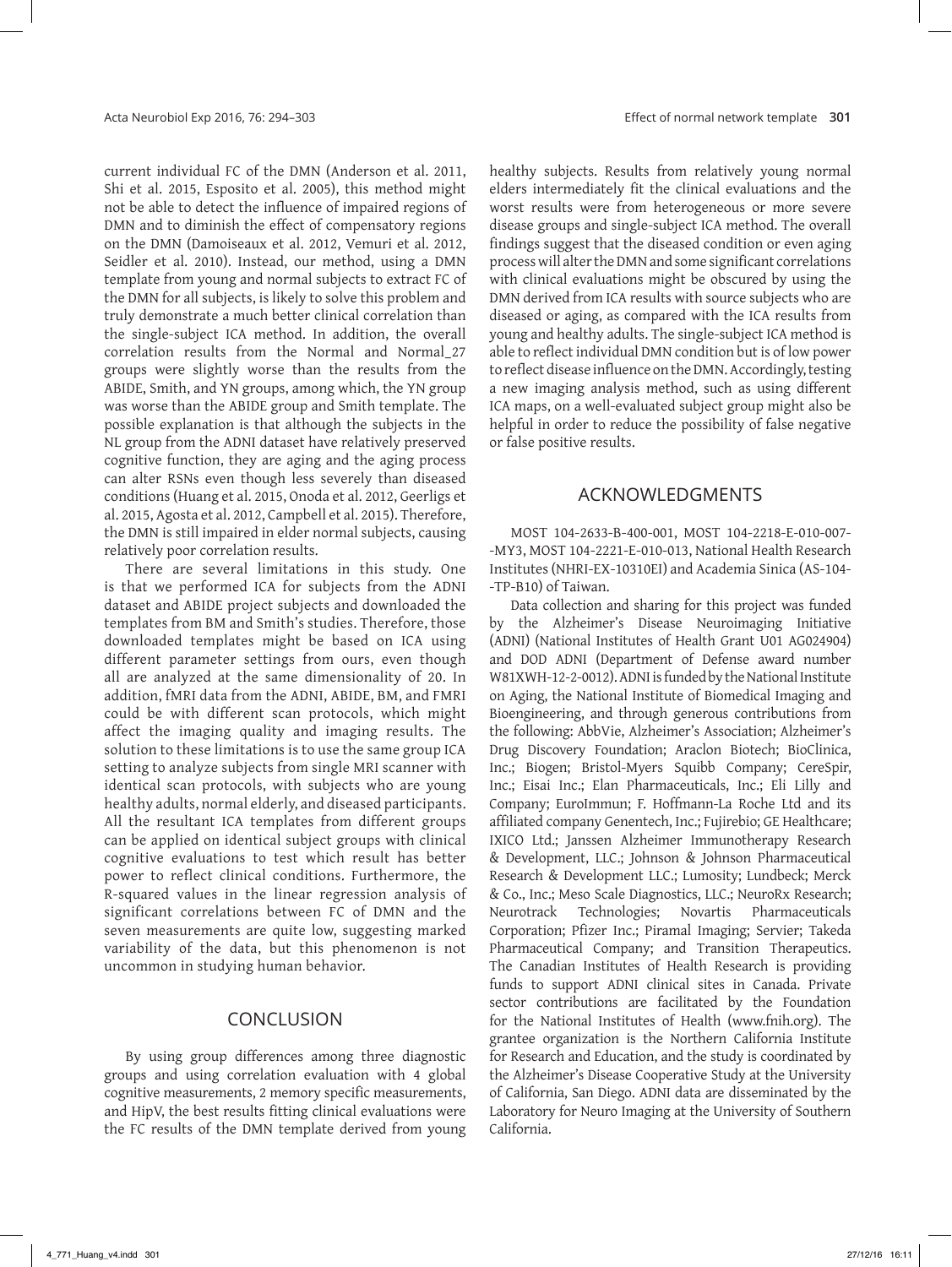# **REFERENCES**

- Agosta F, Pievani M, Geroldi C, Copetti M, Frisoni GB, Filippi M (2012) Resting state fMRI in Alzheimer's disease: beyond the default mode network. Neurobiol Aging 33: 1564–1578.
- Anderson A, Bramen J, Douglas PK, Lenartowicz A, Cho A, Culbertson C (2011) Large sample group independent component analysis of functional magnetic resonance imaging using anatomical atlas-based reduction and bootstrapped clustering. Int J Imaging Syst Technol 21: 223–231.
- Association AP (2000) Diagnostic and Statistical Manual of Mental Disorders: DSM‑IV‑TR (4th ed.). American Psychiatric Association, Washington, DC, USA.
- Beckmann CF, DeLuca M, Devlin JT, Smith SM (2005) Investigations into resting-state connectivity using independent component analysis. Philos Trans R Soc Lond B Biol Sci 360: 1001–1013.
- Binnewijzend MA, Schoonheim MM, Sanz‑Arigita E, Wink AM, van der Flier WM, Tolboom N (2012) Resting‑state fMRI changes in Alzheimer's disease and mild cognitive impairment. Neurobiol Aging 33: 2018–2028.
- Biswal BB, Van Kylen J, Hyde JS (1997) Simultaneous assessment of flow and BOLD signals in resting‑state functional connectivity maps. NMR Biomed 10: 165–170.
- Bullmore E, Sporns O (2009) Complex brain networks: graph theoretical analysis of structural and functional systems. Nat Rev Neurosci 10: 186–198.
- Calhoun VD, Adali T, Pearlson GD, Pekar JJ (2001) Spatial and temporal independent component analysis of functional MRI data containing a pair of task‑related waveforms. Hum Brain Mapp 13: 43–53.
- Calhoun VD, Liu J, Adali T (2009) A review of group ICA for fMRI data and ICA for joint inference of imaging, genetic, and ERP data. Neuroimage 45(1 Suppl): S163–S172.
- Campbell MC, Koller JM, Snyder AZ, Buddhala C, Kotzbauer PT, Perlmutter JS (2015) CSF proteins and resting‑state functional connectivity in Parkinson disease. Neurology 84: 2413–2421.
- Cha J, Jo HJ, Kim HJ, Seo SW, Kim HS, Yoon U (2013) Functional alteration patterns of default mode networks: comparisons of normal aging, amnestic mild cognitive impairment and Alzheimer's disease. Eur J Neurosci 37: 1916–1924.
- Cohen J (1988) Statistical Power Analysis for the Behavioral Sciences (2nd ed.). Lawrence Earlbaum Associates, Hillsdale, NJ, USA.
- Crane PK, Carle A, Gibbons LE, Insel P, Mackin RS, Gross A (2012) Development and assessment of a composite score for memory in the Alzheimer's Disease Neuroimaging Initiative (ADNI). Brain Imaging Behav 6: 502–516.
- Damoiseaux JS, Prater KE, Miller BL, Greicius MD (2012) Functional connectivity tracks clinical deterioration in Alzheimer's disease. Neurobiol Aging 33: 828.e19–30.
- Damoiseaux JS, Rombouts SA, Barkhof F, Scheltens P, Stam CJ, Smith SM (2006) Consistent resting‑state networks across healthy subjects. Proc Natl Acad Sci U S A 103: 13848–13853.
- den Heijer T, van der Lijn F, Koudstaal PJ, Hofman A, van der Lugt A, Krestin GP (2010) A 10‑year follow‑up of hippocampal volume on magnetic resonance imaging in early dementia and cognitive decline. Brain 133(Pt 4): 1163–1172.
- Di Martino A, Yan CG, Li Q, Denio E, Castellanos FX, Alaerts K (2014) The autism brain imaging data exchange: towards a large‑scale evaluation of the intrinsic brain architecture in autism. Mol Psychiatry 19: 659–667.
- Esposito F, Scarabino T, Hyvarinen A, Himberg J, Formisano E, Comani S (2005) Independent component analysis of fMRI group studies by self-organizing clustering. Neuroimage 25: 193-205.
- Farias ST, Mungas D, Reed BR, Cahn‑Weiner D, Jagust W, Baynes K (2008) The measurement of everyday cognition (ECog): scale development and psychometric properties. Neuropsychology 22: 531–544.
- Geerligs L, Renken RJ, Saliasi E, Maurits NM, Lorist MM (2015) A brain‑wide study of age‑related changes in functional connectivity. Cereb Cortex 25: 1987–1999.
- Greicius M (2008) Resting‑state functional connectivity in neuropsychiatric disorders. Curr Opin Neurol 21: 424–430.
- Greicius MD, Krasnow B, Reiss AL, Menon V (2003) Functional connectivity in the resting brain: a network analysis of the default mode hypothesis. Proc Natl Acad Sci U S A 100: 253–258.
- Greve DN, Fischl B (2009) Accurate and robust brain image alignment using boundary‑based registration. Neuroimage 48: 63–72.
- Hafkemeijer A, van der Grond J, Rombouts SA (2012) Imaging the default mode network in aging and dementia. Biochim Biophys Acta 1822: 431–441.
- Harrison BJ, Pujol J, López-Solà M, Hernández-Ribas R, Deus J, Ortiz H (2008a) Consistency and functional specialization in the default mode brain network. Proc Natl Acad Sci U S A 105: 9781–9786.
- Harrison BJ, Pujol J, Ortiz H, Fornito A, Pantelis C, Yucel M (2008b) Modulation of brain resting‑state networks by sad mood induction. PLoS One 3: e1794.
- Huang CC, Hsieh WJ, Lee PL, Peng LN, Liu LK, Lee WJ (2015) Age-related changes in resting‑state networks of a large sample size of healthy elderly. CNS Neurosci Ther 21: 817–825.
- Jenkinson M, Beckmann CF, Behrens TE, Woolrich MW, Smith SM (2012) FSL. Neuroimage 62: 782–790.
- Jenkinson M, Smith S (2001) A global optimisation method for robust affine registration of brain images. Med Image Anal 5: 143–156.
- Li B, Liu L, Friston KJ, Shen H, Wang L, Zeng LL (2013) A treatment-resistant default mode subnetwork in major depression. Biol Psychiatry 74: 48–54.
- Littow H, Huossa V, Karjalainen S, Jääskeläinen E, Haapea M, Miettunen J (2015) Aberrant functional connectivity in the default mode and central executive networks in subjects with schizophrenia – a whole-brain resting‑state ICA study. Front Psychiatry 6: 26.
- Lowe MJ, Dzemidzic M, Lurito JT, Mathews VP, Phillips MD (2000) Correlations in low‑frequency BOLD fluctuations reflect cortico‑cortical connections. Neuroimage 12: 582–587.
- Mars RB, Neubert FX, Noonan MP, Sallet J, Toni I, Rushworth MF (2012) On the relationship between the "default mode network" and the "social brain". Front Hum Neurosci 6: 189.
- Mevel K, Chetelat G, Eustache F, Desgranges B (2011) The default mode network in healthy aging and Alzheimer's disease. Int J Alzheimers Dis 2011: 535816.
- Mohs RC, Knopman D, Petersen RC, Ferris SH, Ernesto C, Grundman M (1997) Development of cognitive instruments for use in clinical trials of antidementia drugs: additions to the Alzheimer's Disease Assessment Scale that broaden its scope. The Alzheimer's Disease Cooperative Study. Alzheimer Dis Assoc Disord 11(Suppl 2): S13–S21.
- Mueller SG, Weiner MW, Thal LJ, Petersen RC, Jack C, Jagust W, Trojanowski JQ, Toga AW, Beckett L (2005) The Alzheimer's disease neuroimaging initiative. Neuroimaging Clin N Am 15(4): 869–877, xi–xii.
- Nasreddine ZS, Phillips NA, Bédirian V, Charbonneau S, Whitehead V, Collin I (2005) The Montreal Cognitive Assessment, MoCA: a brief screening tool for mild cognitive impairment. J Am Geriatr Soc 53: 695-699.
- O'Bryant SE, Waring SC, Cullum CM, Hall J, Lacritz L, Massman PJ (2008) Staging dementia using Clinical Dementia Rating Scale Sum of Boxes scores: a Texas Alzheimer's research consortium study. Arch Neurol 65: 1091–1095.
- Onoda K, Ishihara M, Yamaguchi S (2012) Decreased functional connectivity by aging is associated with cognitive decline. J Cogn Neurosci 24: 2186–2198.
- Pangman VC, Sloan J, Guse L (2000) An examination of psychometric properties of the mini‑mental state examination and the standardized mini‑mental state examination: implications for clinical practice. Appl Nurs Res 13: 209–213.
- Qi Z, Wu X, Wang Z, Zhang N, Dong H, Yao L (2010) Impairment and compensation coexist in amnestic MCI default mode network. Neuroimage 50: 48–55.